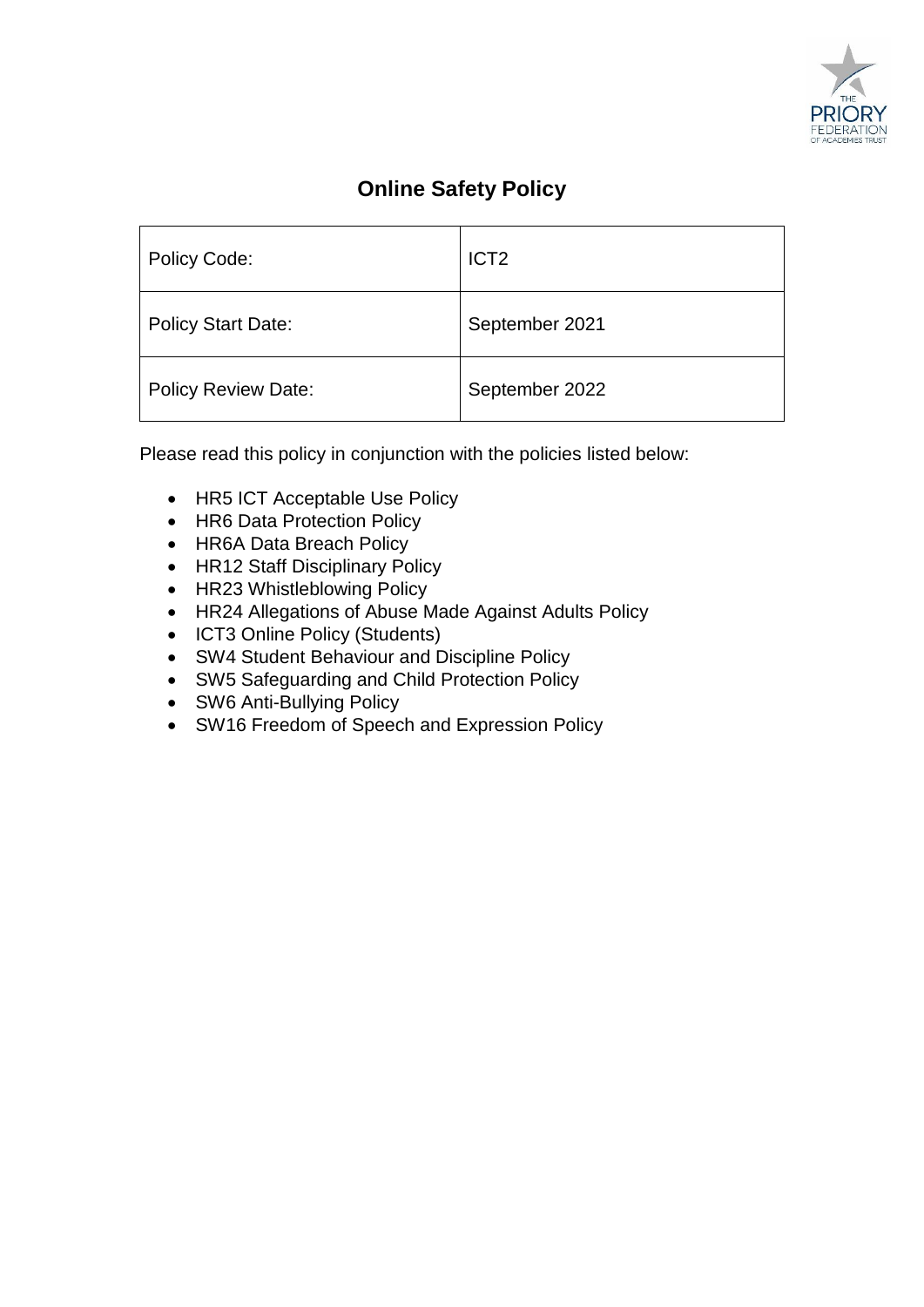

#### **1 Policy Statement**

- 1.1 The Priory Federation of Academies Trust (The Trust) takes online safety seriously. This policy is an extension of the ICT Acceptable Use Policy and is to provide a more detailed policy statement to ensure safe practice when working in the changing world of ICT.
- 1.2 The Education and Inspections Act 2006 empowers Headteachers to such extent as is reasonable, to regulate the behaviour of students when they are off the Academy site and empowers members of staff to impose disciplinary penalties for inappropriate behaviour. This is pertinent to incidents of cyber bullying, or other online safety incidents covered by this policy, which may take place outside of the Academy, but are linked to membership of the Academy or Trust and/or may bring the reputation of the Academy or Trust into disrepute.
- 1.3 References to the Trust or Academy within this policy specifically include all primary, secondary and special academies within the Trust, as well as the Early Years setting at the Priory Witham Academy, Priory Training and Lincolnshire SCITT.
- 1.4 This policy does not form part of any member of staff's contract of employment and it may be amended at any time.
- 1.5 The Trust is committed to leading a mentally healthy organisation, which includes a commitment to and promotion of emotional wellbeing and mental health. Therefore, all Trust policies and procedures ensure this commitment is incorporated in order to support all staff and students. Members of staff are encouraged to speak to their line managers, and students are encouraged to speak to any member of staff, if they feel any part of this policy would affect their emotional wellbeing and mental health. Any such comments should be passed to the Trust's HR department (via [FederationHR@prioryacademies.co.uk\)](mailto:FederationHR@prioryacademies.co.uk) for appropriate consideration at the next available point in the policy review cycle.

#### **2 Roles, Responsibilities and Implementation**

- 2.1 The Pay, Performance and HR Committee has overall responsibility for the effective operation of this policy and for ensuring compliance with the relevant statutory framework. This committee delegates day-to-day responsibility for operating the policy and ensuring its maintenance and review to the Strategic IT Coordinator.
- 2.2 Leaders and Managers have a specific responsibility to ensure the fair application of this policy and all staff are responsible for supporting colleagues and ensuring its success.
- 2.3 This policy applies to all members of The Trust community (including staff, students, volunteers, parents/carers, visitors, trustees, governors)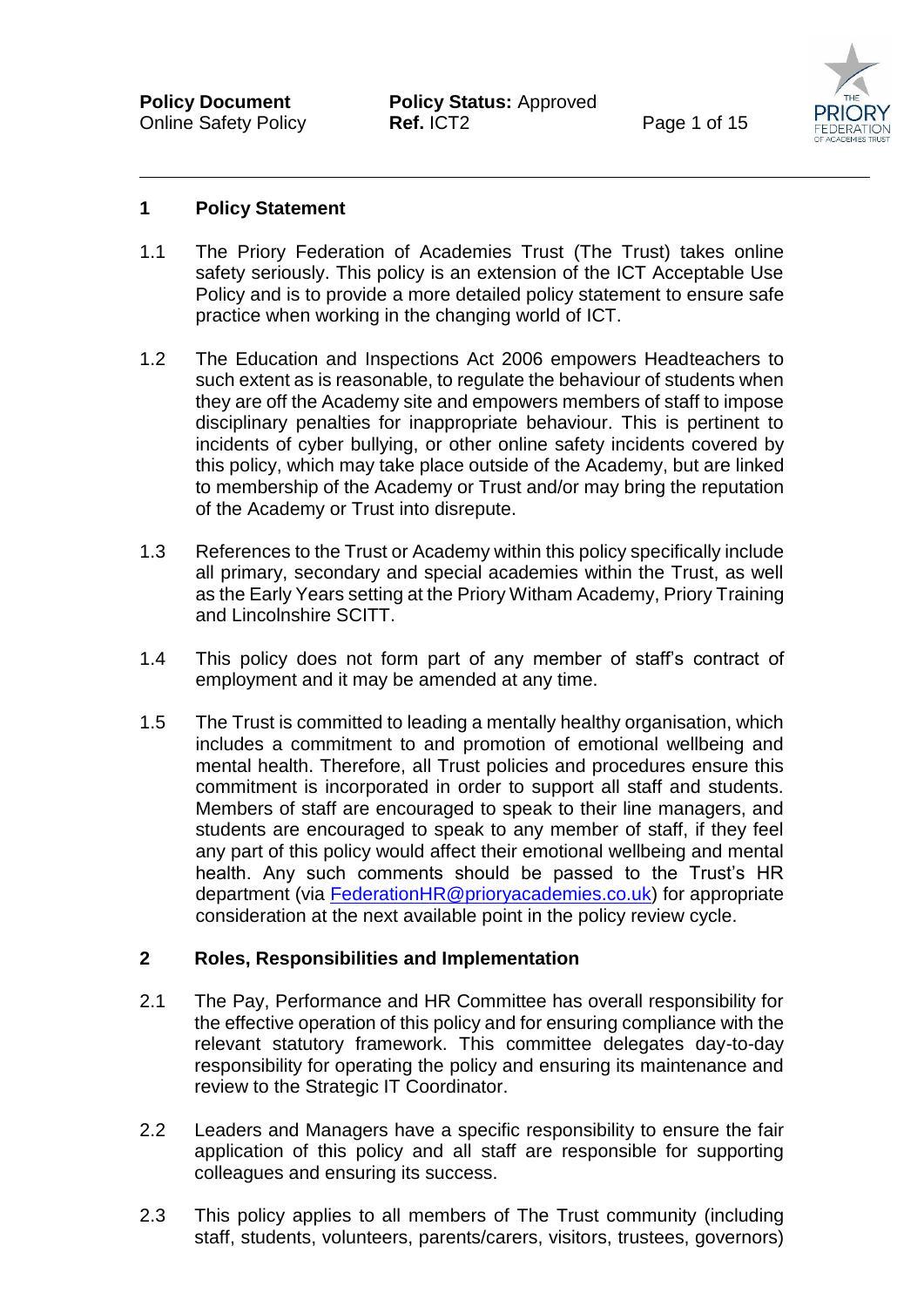

who have access to and are users of Trust ICT systems, both in and out of the Academy. This policy should be read alongside ICT3 Online Safety Policy (Students).

- 2.4 The Headteacher has a duty of care for ensuring the safety (including online safety) of members of the Academy community, although the dayto-day responsibility for online safety will be delegated to a nominated member of staff (as per Section 4).
- 2.5 The implementation of this Online Safety Policy will be monitored by a designated member of staff within each Academy. This may be, but is not restricted to, the Designated Safeguarding Lead (DSL) or a member of the Senior Leadership Team (SLT). Each Academy may, if they wish, appoint a designated Online Safety Coordinator who will then take responsibility for the implementation of this policy.
- 2.6 The Headteacher and (at least) one other member of the Senior Leadership Team at each Academy are to be aware of the procedures to be followed in the event of a serious online safety allegation being made against a member of staff (see Section 22).

#### **3 Aims**

- 3.1 This policy sets out how The Trust is carrying out its statutory responsibility to safeguard and promote the welfare of children in accordance with *Working Together to Safeguard Children 2018*, *Keeping Children Safe in Education 2020*, *the Prevent Duty Guidance 2015* and the *Counter-Terrorism and Security Act 2015*. The Trust will also follow the guidance contained in *Meeting the Needs of Children in Lincolnshire 2018*.
- 3.2 To protect and safeguard the welfare of the children and young people entrusted to the Trust's care by establishing safe environments in which they can learn and develop.
- 3.3 To protect and safeguard the welfare of the Trust's staff by establishing safe working environments.
- 3.4 To ensure that all Trust members are empowered to use technology in a safe and responsible way.
- **4 The role of the Designated Member of Staff Responsible for Online Safety**
- 4.1 The designated member of staff is responsible for:
	- Leading online safety at the Academy.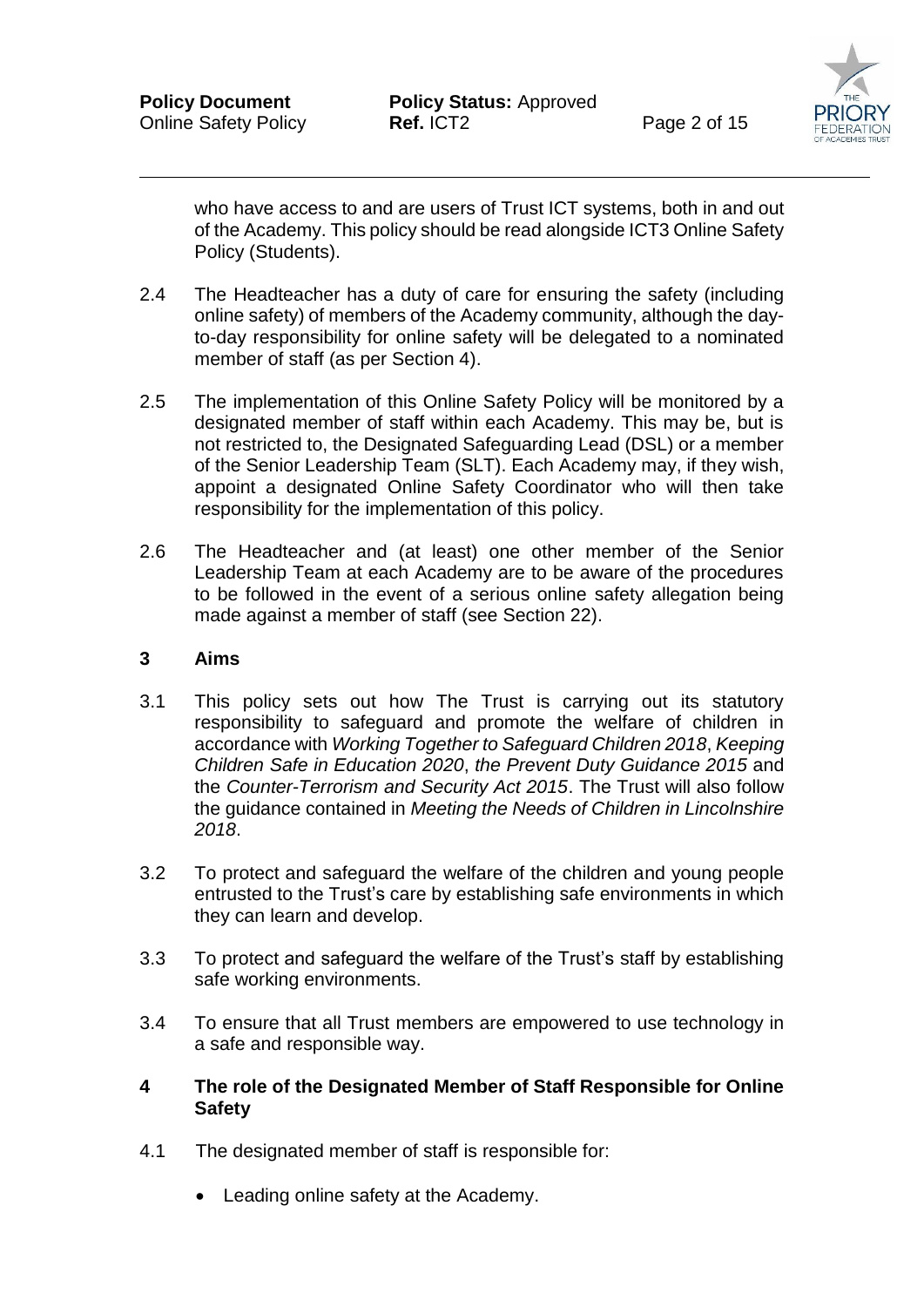

- Taking day-to-day responsibility for online safety issues and taking a leading role in establishing, implementing and reviewing the Trust's Online Safety Policy and supporting documents.
- Undertaking suitable training to ensure they can carry out their role and train other colleagues, as relevant.
- Ensuring that all staff are aware of the procedures that need to be followed in the event of an online safety incident taking place.
- Providing training and advice for staff.
- Liaising with the Local Authority/other relevant body.
- Liaising with Federation technical staff.
- Generating reports of online safety incidents and using these to inform future online safety developments.
- Meeting regularly with the Academy's SLT to discuss current issues and review incident logs.
- Attending relevant meetings/committee meetings.

# **5 The role of the Designated Safeguarding Lead (DSL)**

- 5.1 The DSL should be trained in online safety issues and be aware of the potential for serious safeguarding issues including:
	- Sharing of personal data.
	- Access to illegal/inappropriate materials.
	- Inappropriate on-line contact with adults/strangers.
	- Potential or actual incidents of grooming, including sexual predation.
	- Cyberbullying, including homophobic, biphobic and transphobic bullying.
	- Peer-on-peer abuse.
	- Extremism and radicalisation.
	- Child exploitation.

# **6 The role of the Technical Support Team**

- 6.1 The Technical Support Team is responsible for ensuring:
	- That the Trust's technical infrastructure is secure and is not open to misuse or malicious attack.
	- There are rules and configurations in place designed to protect the integrity, confidentiality and accessibility of computer networks and data using both software and hardware technologies.
	- That users may only access the networks and devices through a properly enforced password protection policy, in which passwords will be encouraged to be complex and changed regularly.
	- That the filtering policy is applied and updated on a regular basis.
	- That they keep up to date with Online safety technical information in order to effectively carry out their Online safety role and to inform and update others as relevant.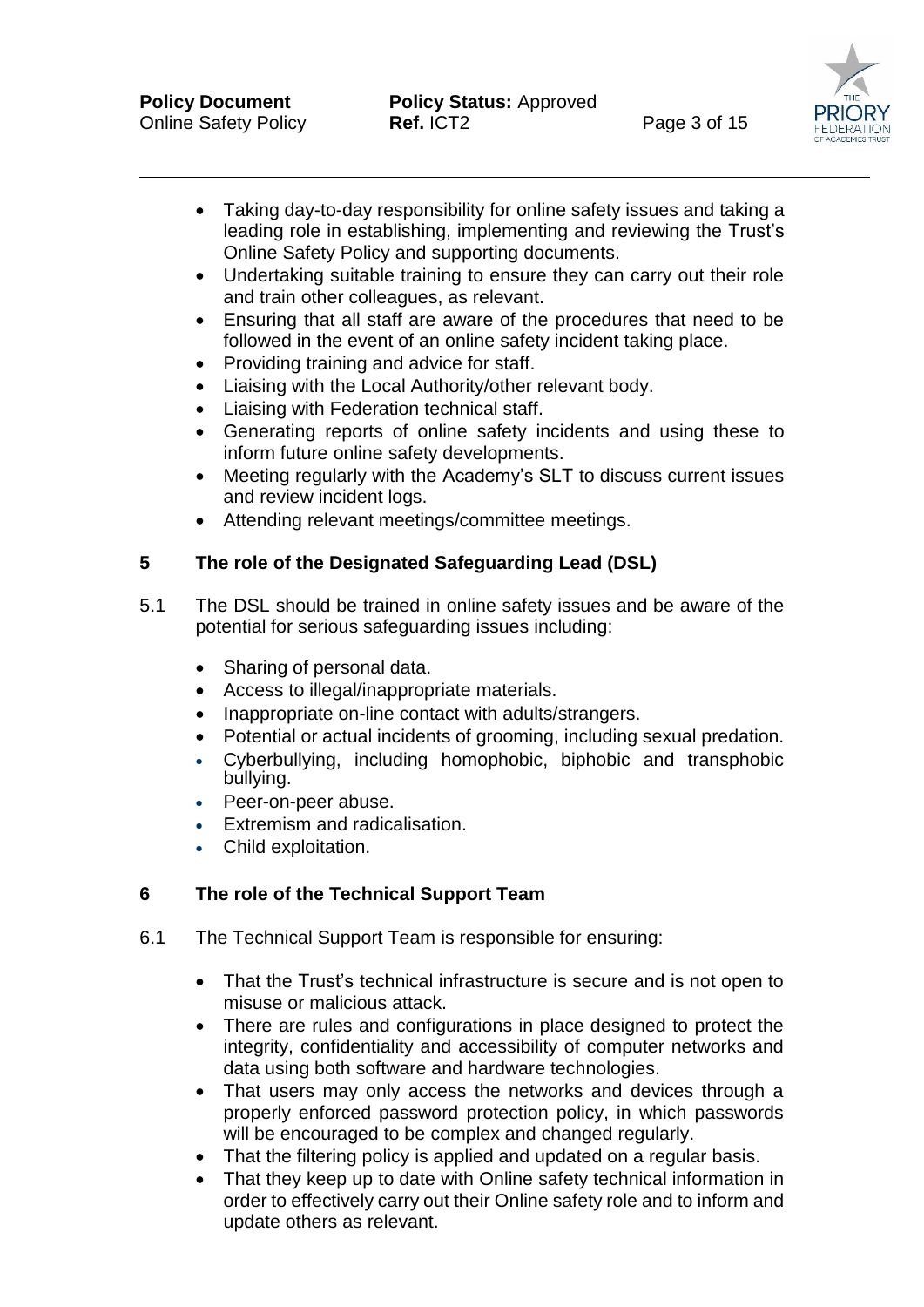- That use of the network/internet/Virtual Learning Environment/remote access/email is regularly monitored in order that any misuse/attempted misuse can be reported to senior leaders for investigation.
- That monitoring software/systems are implemented and updated as agreed in Trust policies.
- Community users are given limited access to the Trust network.

# **7 The role of Teaching and Support Staff**

- 7.1 Teaching and support staff are responsible for ensuring that:
	- They have an up-to-date awareness of online safety matters and of the current Trust Online Safety Policy.
	- They have an up-to-date understanding of the Online Safety Policy (Students) and they take responsibility for delivering the online safety curriculum to students.
	- They have read and understood HR5 ICT Acceptable Use Policy (AUP).
	- They report any suspected misuse or problem to senior staff for investigation/action/sanction.
	- All digital communications with students/parents/carers should be on a professional level and only carried out using official Academy systems.
	- Students understand and follow ICT3 Online Safety (Students) Policy and HR5 ICT Acceptable Use Policy.
	- Students have a good understanding of research skills and the need to avoid plagiarism and uphold copyright regulations.
	- They monitor the use of digital technologies, mobile devices, cameras etc. in lessons and other Academy activities (where allowed) and implement current policies with regard to these devices.
	- In lessons where internet use is pre-planned, students should be guided to sites checked as suitable for their use and that processes are in place for dealing with any unsuitable material that is found in internet searches.
	- When using social media they adhere to HR22 Social Media (Staff) Policy.
	- They work with the Academy's technical team to ensure any community users for whom they have responsibility are given the appropriate level of access to the Trust network and they monitor the community user(s) to ensure that the Acceptable Use Policy is adhered to.
	- They model good practice to children and young people with regards to safe and responsible use of technology.

#### **8 Students**

8.1 Students are responsible for: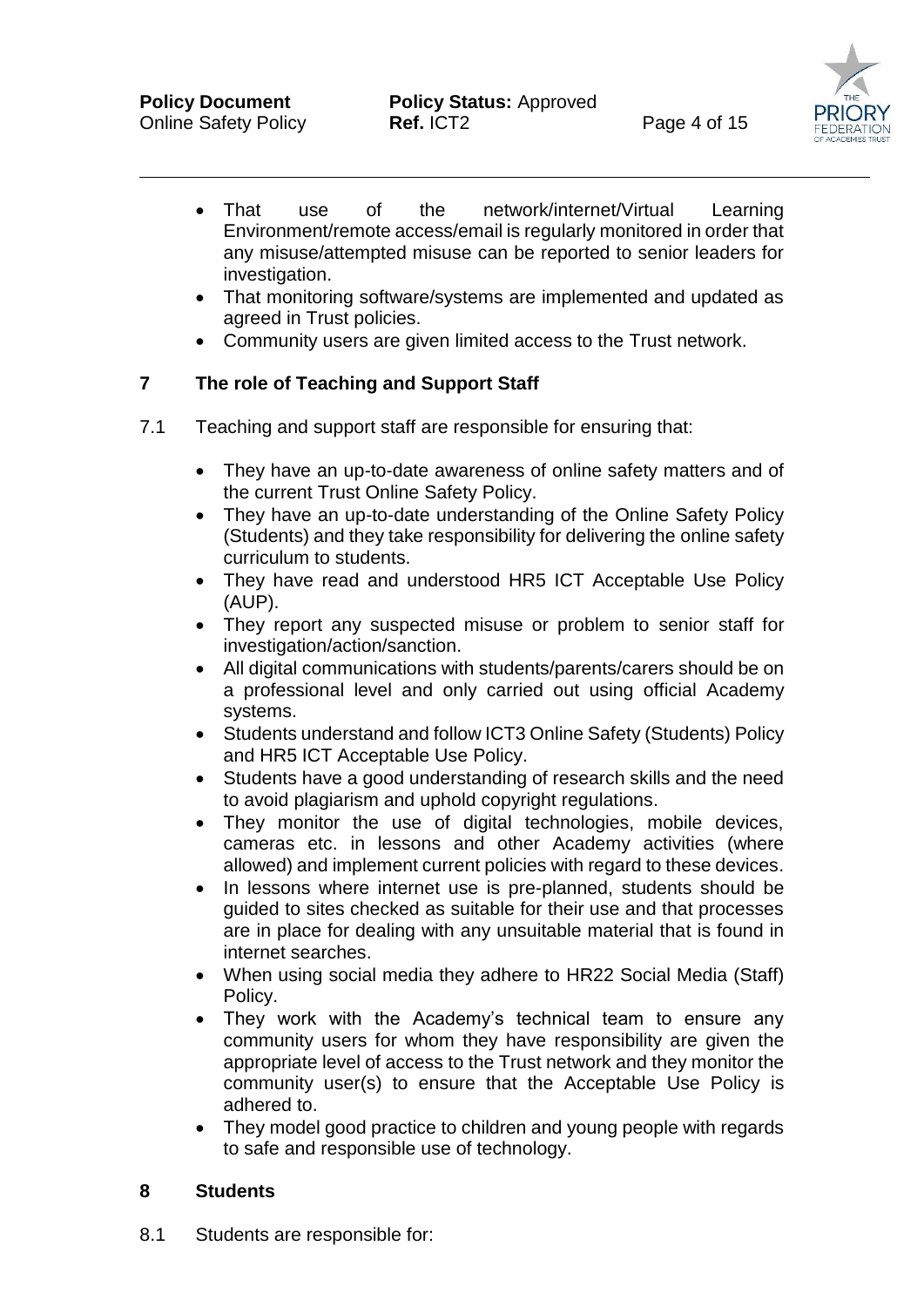

 Using the Trust digital technology systems in accordance with the Trust's HR5 ICT Acceptable Use Policy and the ICT3 Online Safety Policy (Students).

## **9 The role of Parents/Carers**

- 9.1 Parents/Carers play a crucial role in ensuring that their children understand the need to use the internet/mobile devices in an appropriate way. Each Academy will take every opportunity to help parents/carers understand these issues through parents' evenings, newsletters, letters, pages on the Academy website and information about national/local online safety campaigns and literature. Parents/carers will be encouraged to support the Academies in promoting good online safety practice and to follow guidelines on the appropriate use of:
	- Digital and video images taken at Academy events (please see Section 16).
	- Access to parents/carers' sections of the website/Virtual Learning Environment and online student records.
	- Their children's personal devices in the academies (where allowed).

#### **10 Community Users**

10.1 Community Users who access Academy systems/websites/Virtual Learning Environment as part of the wider Federation provision are expected to read HR5 ICT Acceptable Use Policy before they log in to any network resources. A reminder appears on screen for all new users for this and the policy is available externally on the Trust's website.

#### **11 Governors**

11.1 Each Academy's Local Governing Body (LGB) will have responsibility for reviewing the effectiveness of online safety within the Academy.

The role of the LGB will be to:

- Regularly monitor the online safety incidents log. Governors must be prepared to challenge the information given to them if necessary and offer support where appropriate.
- Regularly review the online safety provision within the Academy.

#### **12 Trustees**

12.1 The Trust will review the overall effectiveness of this and ICT3 Online Safety Policy (Students) through regular reports from the Director of Student Welfare.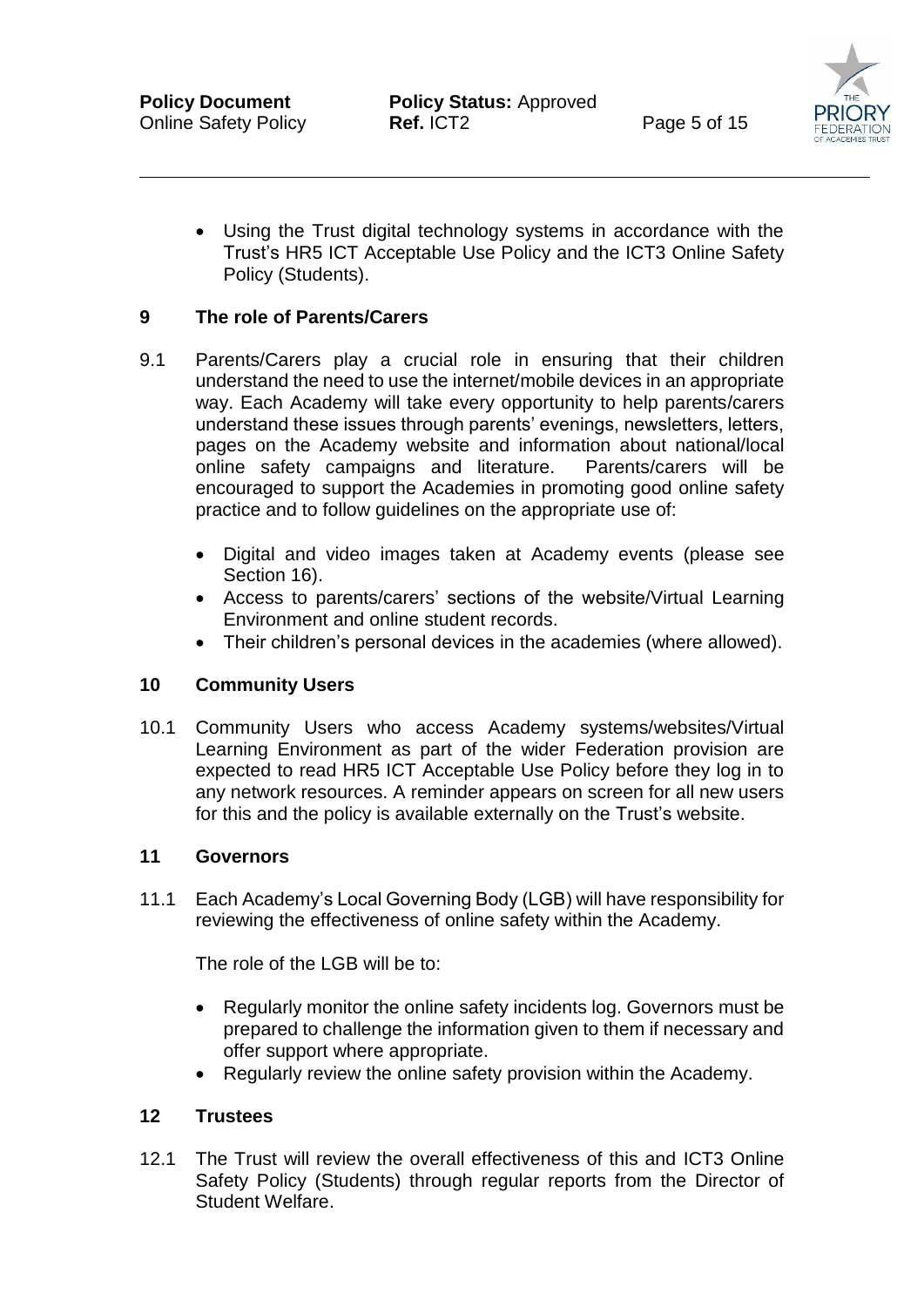

#### **13 Education for Online Safety**

13.1 Education - Students

Please see ICT3 Online Safety (Students).

13.2 Education - Parents/Carers

Each Academy seeks to provide information and awareness to parents/carers through:

- Curriculum activities.
- Letters, newsletters, website, Virtual Learning Environment.
- Information evenings/sessions for parents/carers.
- High-profile events and campaigns, e.g. Safer Internet Day.
- Reference to the relevant websites/publications. A series is published on each Academy's website.

#### 13.3 Education – Staff/Volunteers

- Online Safety is included within the safeguarding update delivered to staff at the beginning of each academic year, and staff are provided with updates throughout the year.
- All new staff should receive training as part of their induction programme, ensuring that they fully understand the Trust's Online Safety Policies and Acceptable Use Policy.
- The designated member of staff for Online safety and the Designated Safeguarding Lead will receive regular updates through attendance at external training events and by reviewing guidance documents released by relevant organisations.
- This Online Safety Policy and its updates will be presented to, and discussed by, staff in staff meetings/training sessions.
- The Online Safety Coordinator will provide advice/guidance/training to individuals as required.
- All teaching staff will make use of section 5 of ICT3 Online Safety (Students) Policy in their curriculum planning and teaching

#### 13.4 Education – Governors and Trustees

Governors and trustees should take part in online safety training/awareness sessions, with particular importance for the governor whose role incorporates child protection. This may be offered in a number of ways:

- Attendance at training provided by the Local Authority/National Governors Association or other relevant organisation.
- Participation in school training/information sessions for staff or parents (this may include attendance at assemblies/lessons).
- Online training through an accredited provider.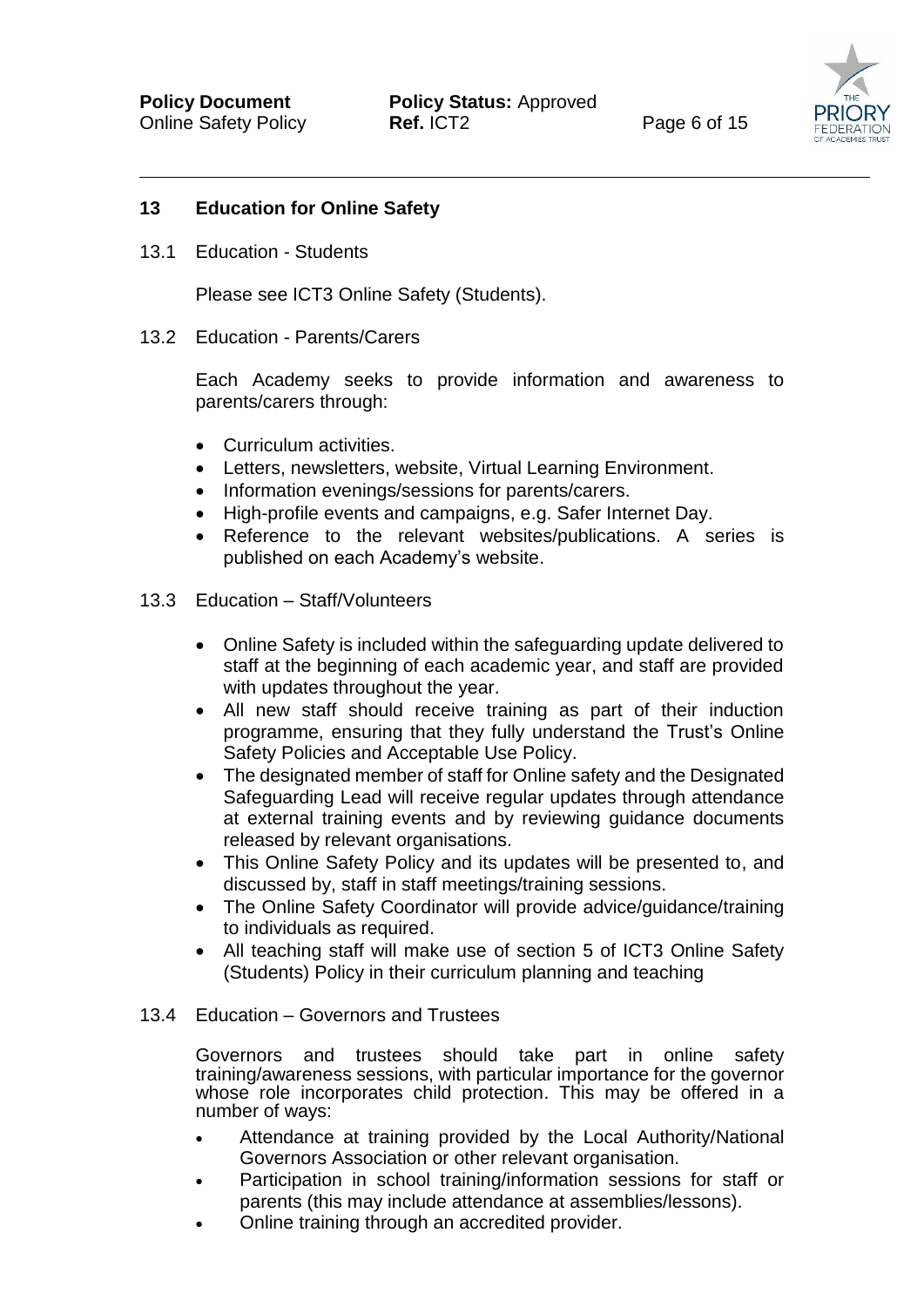

 Participation in training sessions held at the Local Governing Body Meeting.

#### **14 Technical Strategy**

- 14.1 There will be regular discussions and audits of the safety and security of Academy technical systems through the weekly IT management meetings.
- 14.2 Servers, wireless systems and cabling are securely located and physical access restricted.
- 14.3 All users have clearly defined access rights to Academy technical systems and devices.
- 14.4 All users (in some primary contexts a shared log in is used initially) will be provided with a username and secure password. Users are responsible for the security of their username and password.
- 14.5 Internet access is filtered for all users. Illegal content (e.g. child abuse images) is filtered by the broadband or filtering provider. The Trust will also establish appropriate levels of filtering to ensure students are safe from terrorist and extremist material. Content lists are regularly updated and internet use is logged and monitored.
- 14.6 The Trust uses an intelligent system to monitor internet usage which responds to patterns of behaviour and intelligently scans pages for inappropriate content.
- 14.7 Staff and students can request for filters to be taken off specific sites, where technical staff will assess suitability and escalate to senior staff if needed.
- 14.8 The Trust has enhanced/differentiated user-level filtering with different restrictions for user groups, e.g. staff, boarders etc.
- 14.9 Federation technical staff regularly monitor and record the activity of users on the Trust's technical systems and users are made aware of this in HR5 ICT Acceptable Use Policy.

Internet reporting databases are maintained at each academy site so that a history can be built up for investigations into individuals if required.

14.10 Monitoring systems are in place to protect the servers, firewalls, routers, wireless systems, work stations, mobile devices, etc. from accidental or malicious attempts which might threaten the security of the Trust's systems and data. These are tested regularly. The Trust infrastructure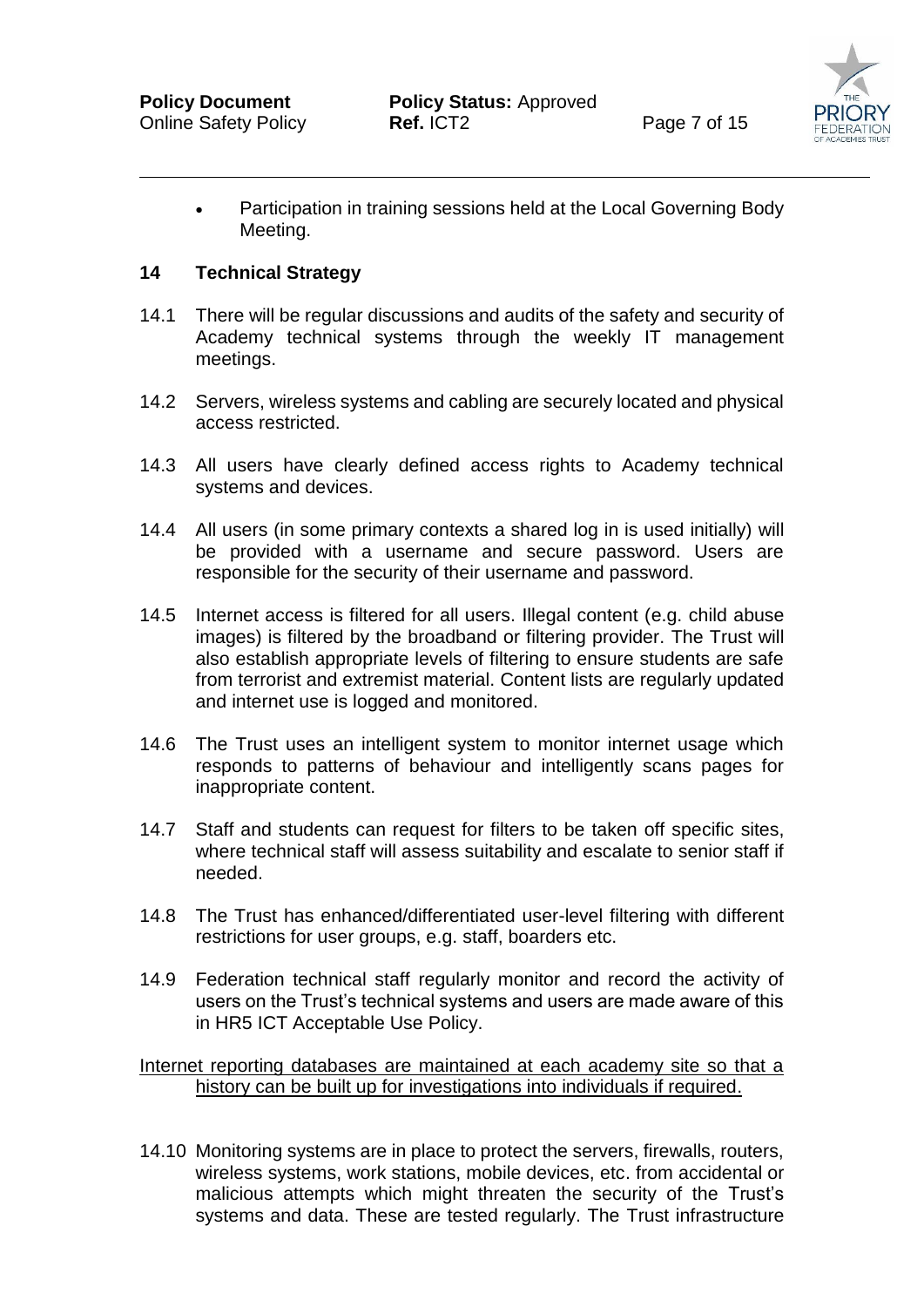

and individual workstations are protected by up-to-date anti-virus software.

- 14.11 An agreed procedure is in place for the provision of temporary access of "guests" (e.g. trainee teachers, supply teachers, visitors) onto the Academy systems.
- 14.12 Staff and students are restricted from downloading executable files and installing programmes on school devices.

#### **15 Bring Your Own Device (BYOD)**

- 15.1 Staff and students are allowed to bring their own devices into certain lessons and areas of the Trust (please refer to SW5 Child Protection and Safeguarding Policy).
	- Users are encouraged to use the secure virtualisation systems for application access.
	- Filtered wireless internet is available to users in the Trust.
	- The Trust has a set of clear expectations and responsibilities for all users, set out in HR5 ICT Acceptable Use Policy.
	- The Trust adheres to the Data Protection Act (2018) principles.
	- All network systems are secure and access for users is differentiated.
	- All users will use their username and password and keep this safe.
	- Regular audits and monitoring of usage will take place to ensure compliance.
	- If users wish to use internet services on their own device the Trustprovided wi-fi services are recommended as these are monitored and managed; however, if an individual chooses to use their own mobile data (e.g. 3G/4G) on the Academy site then they should ensure they comply with HR5 ICT Acceptable Use Policy at all times.
	- Staff must not use their own personal devices to take photographs or videos or record events (audio/video) of students and/or Academy activities.
	- Staff must not store personal data or sensitive personal data relating to the Trust on their own personal devices.

# **16 Use of digital and video images**

- 16.1 When using digital images, staff inform and educate students about the risks associated with the taking, use, sharing, publication and distribution of images, in particular the risks attached to publishing their own images on the internet, e.g. on social networking sites.
- 16.2 In accordance with guidance from the Information Commissioner's Office, parents/carers are welcome to take videos and digital images of their children at Academy events for their own personal use (as such use is not covered by the Data Protection Act 2018) providing they have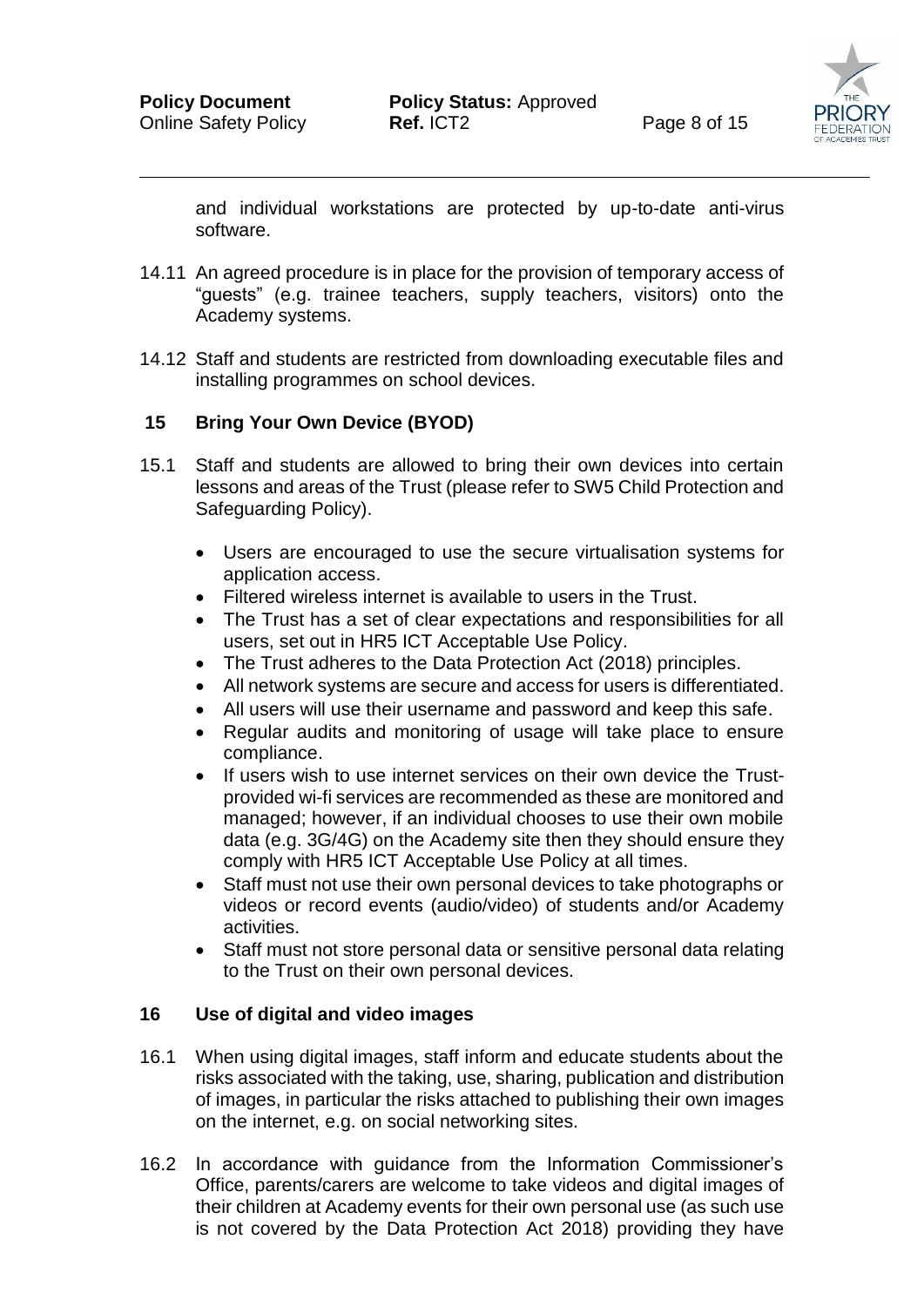

sought permission from the relevant Academy. To respect everyone's privacy and in some cases protection, these images should not be published/made publicly available on social networking sites, nor should parents/carers comment on any activities involving other students in the digital/video images.

16.3 Staff and volunteers are allowed to take digital/video images to support educational aims, however, these images should only be taken on Academy equipment; the personal equipment of staff should not be used for such purposes. Care should be taken when taking digital/video images that students are appropriately dressed and are not participating in activities which might bring the individuals, the Academy or the Trust into disrepute.

Staff must only take images/videos where explicit consent has been given.

- 16.4 Students must not take, use, share, publish or distribute images of others without their permission.
- 16.5 Photographs published on the website or elsewhere that include students will be selected carefully to protect the identity of the student and to ensure the Trust's commitment to safeguarding children and young people is upheld.
- 16.6 A student's full name will not be associated with a photograph. Only in exceptional circumstances, e.g. the success of a known Head Girl/Boy, will this be considered and permission will always be gained from the student and their parents/carers before it is published.
- 16.7 Permission from parents/carers to use students' pictures and videos in Academy work and promotion is taken when students join the Academy.

#### **17 Unsuitable/inappropriate activities**

- 17.1 The Trust requires staff not to engage in unsuitable or inappropriate activities in school or outside school when using Academy equipment or systems as they risk both the safety of staff and reputation of the Trust and its academies. Such activities, in addition to unlawful behaviour, might include accessing pornography, promoting discrimination, threatening behaviour, racist material and any other actions which breach the principles of this Online Safety Policy.
- 17.2 Social Media Protecting Professional Identity

The Trust provides the following measures to ensure reasonable steps are in place to minimise risk of harm to students, staff and the Trust:

 Training, including acceptable use, social media risks, checking of settings, data protection and reporting issues.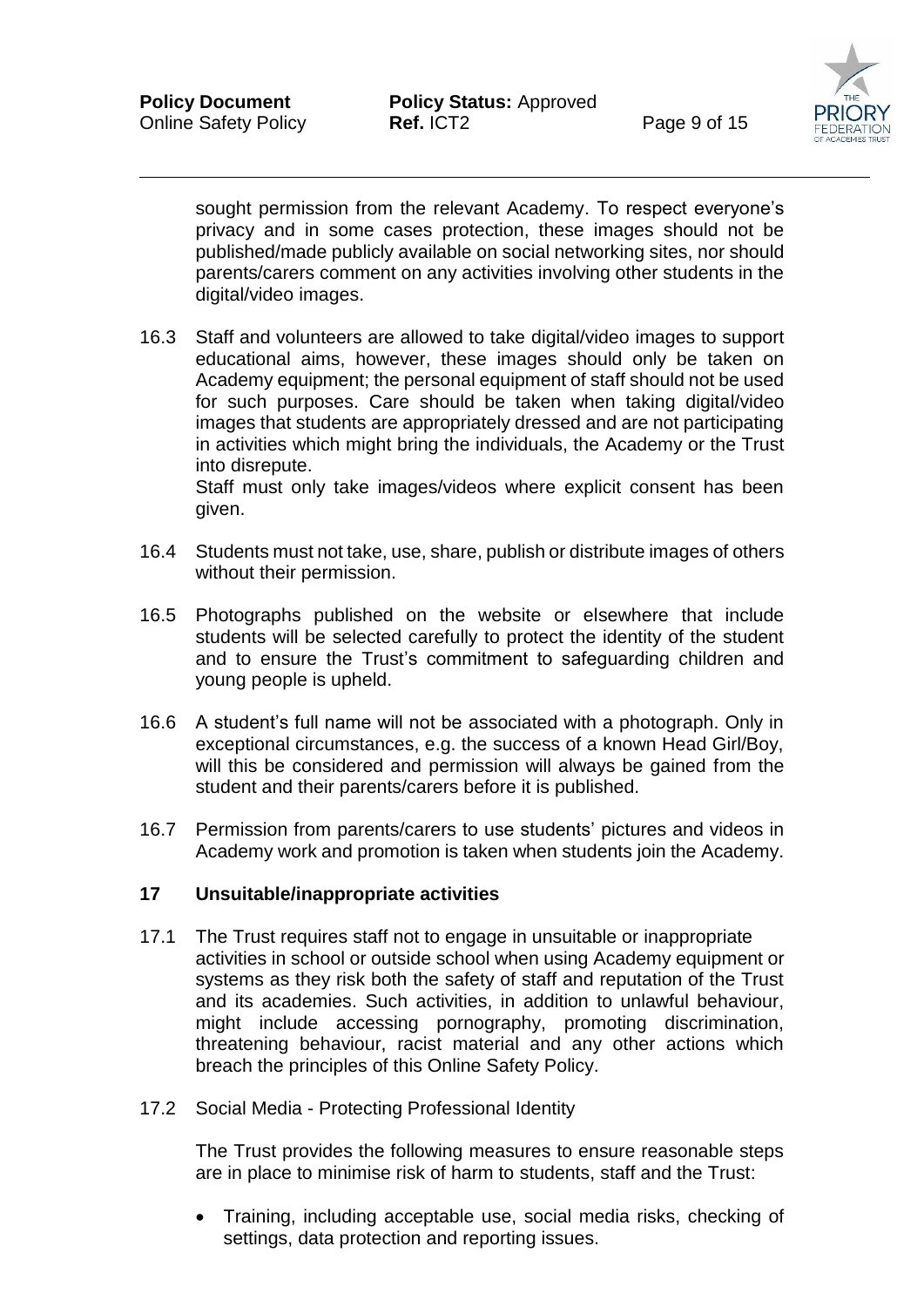

- Clear reporting guidance, including responsibilities, procedures and sanctions.
- Risk assessment, including legal risk.

Academy staff should ensure that:

- No reference is made in social media to students, parents/carers or Academy staff and that they do not engage in online discussion on personal matters relating to members of the Academy and/or the Trust community.
- Personal opinions are not to be attributed to the Trust, the Academy or the local governing body.
- They regularly check security settings on personal social media profiles to minimise risk of loss of personal information.
- They have read and are aware of the Trust's Code of Conduct and HR22 Social Media (Staff) Policy, in particular the very limited circumstances in which communication or any connection with students on social media accounts is permitted, which is available on the Trust's website.

#### 17.3 User Actions

 Some internet activity (e.g. accessing child abuse images or distributing racist material) is illegal and is banned from Trust and all other technical systems and could lead to criminal prosecution. Other inappropriate activities (e.g. cyber bullying) are also banned.

 The Trust believes that the activities referred to in the following section would be inappropriate in a school context and that users should not engage in these activities in school or outside school when using the Trust's equipment or systems. Some examples of restricted usage are as follows:

|                                                                                                                                                                                            |                                                                                                                                                                                                | Acceptable at certain<br>times | ō<br>nominated users<br>Acceptable | Jnacceptable | and<br>Jnacceptable<br>illegal |
|--------------------------------------------------------------------------------------------------------------------------------------------------------------------------------------------|------------------------------------------------------------------------------------------------------------------------------------------------------------------------------------------------|--------------------------------|------------------------------------|--------------|--------------------------------|
| Users shall not visit Internet sites,<br>make, post, download, upload, data<br>transfer, communicate or pass on,<br>material, remarks, proposals or<br>comments that contain or relate to: | Child sexual abuse images - The making,<br>production or distribution of indecent<br>images of children. Contrary to The<br><b>Protection of Children Act 1978</b>                             |                                |                                    |              | $\times$                       |
|                                                                                                                                                                                            | Grooming, incitement, arrangement or<br>facilitation of sexual acts against<br>children. Contrary to the Sexual<br>Offences Act 2003.                                                          |                                |                                    |              | X                              |
|                                                                                                                                                                                            | Possession of an extreme pornographic<br>image (grossly offensive, disgusting or<br>otherwise of an obscene character).<br>Contrary to the Criminal Justice and<br><b>Immigration Act 2008</b> |                                |                                    |              | X                              |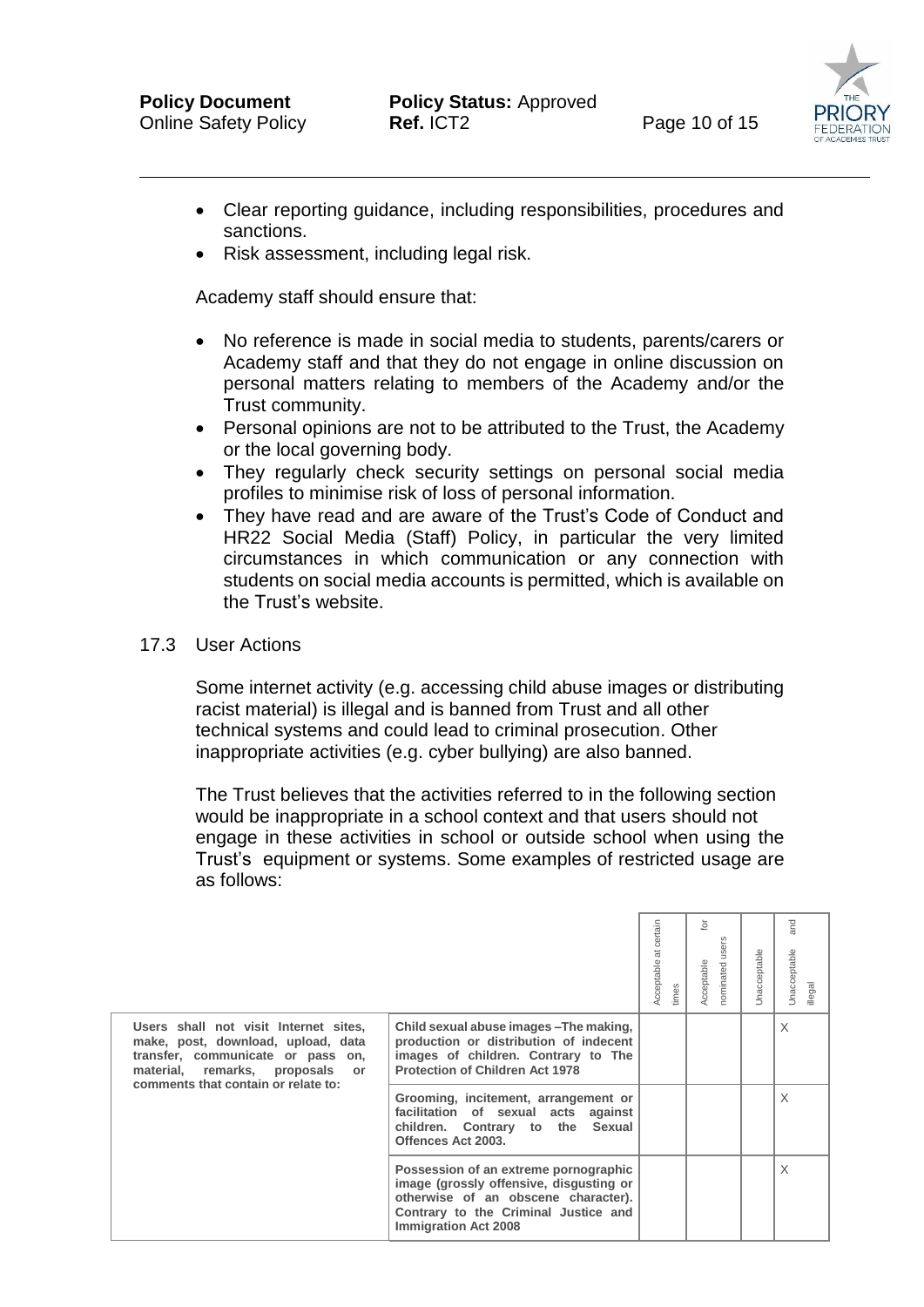

|                                                                                                                                                                     | Criminally racist material in UK - to stir<br>up religious hatred (or hatred on the<br>grounds of sexual orientation). Contrary<br>to the Public Order Act 1986                                                     |              |   |          | X |
|---------------------------------------------------------------------------------------------------------------------------------------------------------------------|---------------------------------------------------------------------------------------------------------------------------------------------------------------------------------------------------------------------|--------------|---|----------|---|
|                                                                                                                                                                     | Articles, images, speeches or videos<br>promote terrorism;<br>that<br>content<br>encouraging people to commit acts of<br>terrorism; websites made by terrorist<br>videos of terrorist<br>organisations;<br>attacks. |              |   |          | X |
|                                                                                                                                                                     | Sending or delivering letters or other<br>articles for the purpose of causing<br>distress or anxiety (this includes<br>electronic communication). Contrary to<br>the Malicious Communications Act 1988.             |              |   |          | X |
|                                                                                                                                                                     | Pornography                                                                                                                                                                                                         |              |   | X        |   |
|                                                                                                                                                                     | Promotion of any kind of discrimination                                                                                                                                                                             |              |   | X        |   |
|                                                                                                                                                                     | behaviour,<br>Threatening<br>including<br>promotion of physical violence or<br>mental harm                                                                                                                          |              |   | X        |   |
|                                                                                                                                                                     | Any other information which may be<br>offensive to colleagues or breaches the<br>integrity of the ethos of the school or<br>brings the school into disrepute                                                        |              |   | X        |   |
| Using school systems to run a private business                                                                                                                      |                                                                                                                                                                                                                     |              |   | $\times$ |   |
| Using systems, applications, websites or other mechanisms that bypass the filtering or<br>other safequards employed by the school / academy                         |                                                                                                                                                                                                                     |              |   | X        |   |
| Infringing copyright                                                                                                                                                |                                                                                                                                                                                                                     |              |   | X        |   |
| Revealing or publicising confidential or proprietary information (eg financial / personal<br>information, databases, computer / network access codes and passwords) |                                                                                                                                                                                                                     |              |   | X        |   |
| Creating or propagating computer viruses or other harmful files                                                                                                     |                                                                                                                                                                                                                     |              |   | X        |   |
| Unfair usage (downloading / uploading large files that hinders others in their use of the<br>internet)                                                              |                                                                                                                                                                                                                     |              |   | X        |   |
| <b>File sharing</b>                                                                                                                                                 |                                                                                                                                                                                                                     | X            |   |          |   |
| Use of social media                                                                                                                                                 |                                                                                                                                                                                                                     | $\mathsf{X}$ |   |          |   |
| Use of messaging apps                                                                                                                                               |                                                                                                                                                                                                                     |              | X |          |   |
| Use of video broadcasting eg Youtube                                                                                                                                |                                                                                                                                                                                                                     | X            |   |          |   |

## **18 Reporting incidents of misuse**

- 18.1 The Trust has a duty of care to all students and staff to ensure they are safe to work, learn and develop unimpeded by fear.
- 18.2 Any incidents of misuse must be reported to a member of the SLT or the DSL as soon as possible. Any reported incidents will be taken seriously.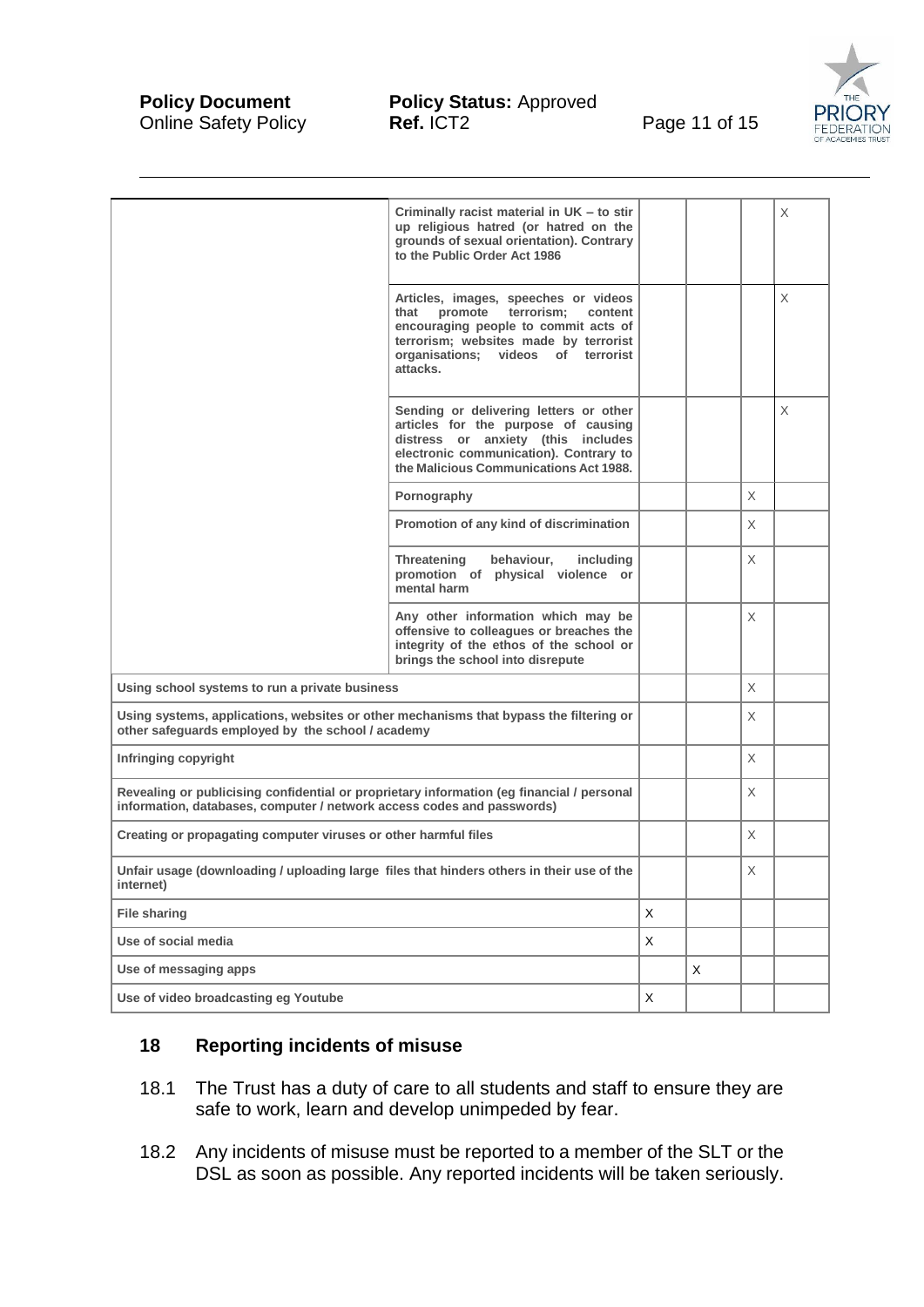

- 18.3 Where bullying is found to have taken place by any means, whether onsite or off-site, including cyber bullying, robust action will be taken to protect the well-being of students and staff.
- 18.4 In all our communications, whether written, spoken, texted, emailed or published on websites, we must treat other people with respect. Even if we disagree with another person, fall out with them, or become angry with them, we should state our case clearly and respectfully.
- 18.5 Staff wishing to report concerns about other members of staff may wish, if they feel it is appropriate, to refer to HR23 Whistleblowing Policy.

#### **19 Responding to incidents of misuse involving students**

19.1 If there is any suspicion that any student has been involved in inappropriate or unsuitable activity the DSL or a Designated Safeguarding Officer (DSO) at the relevant Academy is to be contacted immediately.

The contact details for the DSL and DSOs of each Academy will be posted appropriately throughout the Academy and all staff are to be made aware of the DSL and DSOs at staff briefings on a regular basis and as part of staff induction. In the event that a DSL or a DSO is not immediately available, a member of the Senior Leadership Team is to be alerted at once (in line with the Trust's safeguarding procedures).

- 19.2 The DSL/DSO/Senior Leader will notify the Headteacher and an appropriate member of staff will be identified to investigate any reports and to determine what, if anything, has occurred. If appropriate, the DSW will also be informed. The DSW is available outside Academy hours on 4355 (internally) or 01522 871355. The DSW or DSL will notify the police if necessary.
- 19.3 If appropriate either the Academy DSL, the Director of Student Welfare (DSW) or the HR Director will notify the Local Authority Designated Officer (LADO) accordingly.
- 19.4 Incidents of misuse involving students will be dealt with in accordance with the Trust's SW4 Student Behaviour and Discipline Policy.

#### **20 Safeguarding incidents involving a member of staff**

20.1 If there is any suspicion that the online activity (e.g. website(s) visited) of a member of staff constitutes a safeguarding concern then staff should follow the referral process in line with *Keeping Children Safe in Education 2020*.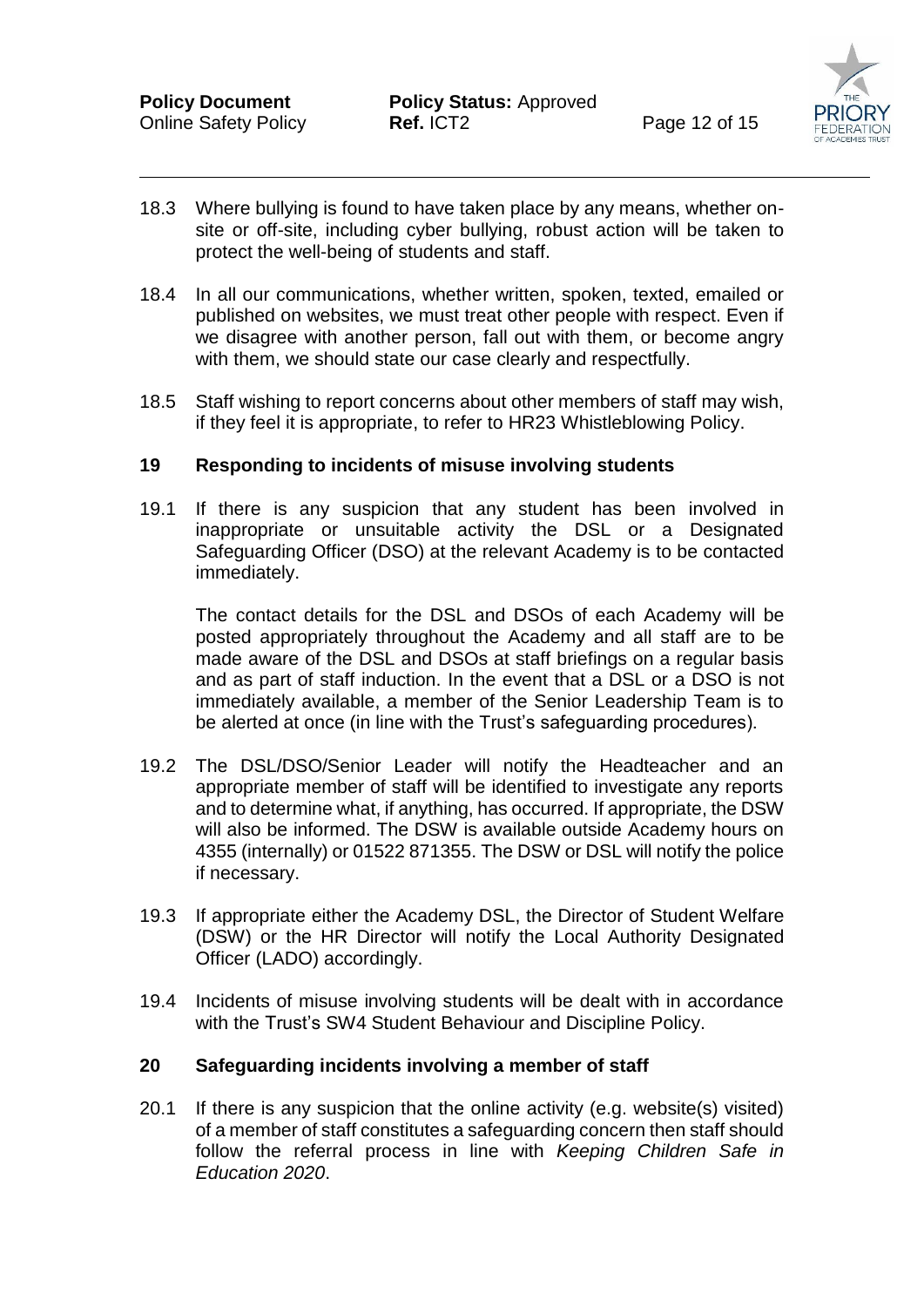

20.2 If staff members have safeguarding concerns about another member of staff they must report this as outlined in HR24 Allegations of Abuse Made Against Adults Policy.

#### **21 Other incidents involving a member of staff**

21.1 It is expected that all members of the Trust community will be responsible users of digital technologies, and will understand and follow Trust policy. However, there may be times when infringements of the policy could take place, through careless or irresponsible or, very rarely, deliberate misuse.

#### **22 Investigating incidents of misuse**

- 22.1 In the event of suspicion, all steps in this procedure should be followed:
	- If there is any suspicion that member of staff (including volunteers, visitors and governors) has been involved in inappropriate or unsuitable activity, the DSL at the relevant Academy is to be contacted immediately. In the event that a DSL or DSO is not immediately available, a member of the Senior Leadership Team is to be alerted at once (in line with the Trust's safeguarding procedures).
	- The DSL/DSO/Senior Leader will notify the Headteacher and the DSW. The DSW will notify the police if necessary.
	- If appropriate, the DSW or the HR Director will notify the LADO accordingly.
	- If the incident involves a member of staff the DSW and/or HR Director will decide the nature of any investigation, in line with the Trust's HR12 Staff Disciplinary Policy.
	- More than one senior member of staff/volunteer should be involved in any investigation process. This is vital to protect individuals if accusations are subsequently reported.
	- The investigation should be conducted in collaboration with a member of the systems team who will be able to provide any relevant data to the investigation.
	- It is important to ensure that the relevant staff should have appropriate internet access to conduct the investigation, but also that the sites and content visited are closely monitored and recorded (to provide further protection).
	- Record the URL of any site containing the alleged misuse and describe the nature of the content causing concern. It may also be necessary to record and store screenshots of the content on the machine being used for investigation. These may be printed, signed and retained in an evidence file (except in the case of child abuse images – see below).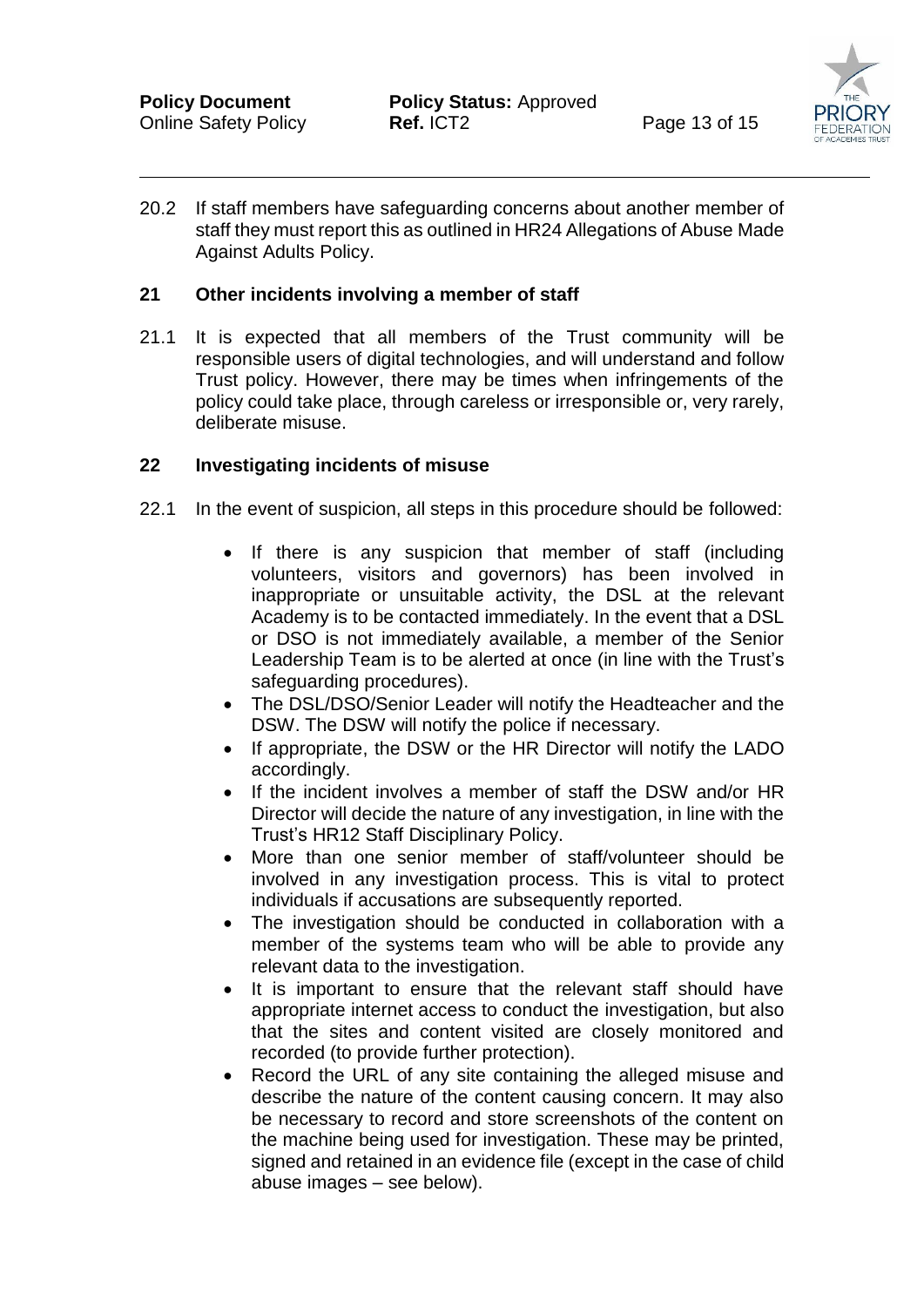- 22.2 Once the investigation has been completed and fully investigated, the group will need to judge whether this concern has substance or not. If it does, then appropriate action will be required and could include the following:
	- Internal response or continuing disciplinary procedures.
	- Involvement by Local Authority or national/local organisation (as relevant).
	- Police involvement and/or action.
- 22.3 If content being reviewed includes images of child abuse, then the monitoring should be halted and referred to the Police immediately. Other instances to report to the police would include:
	- Incidents of 'grooming' behaviour.
	- The sending of obscene materials to a child.
	- Adult material which potentially breaches the Obscene Publications Act.
	- Criminally racist material.
	- Other criminal conduct, activity or materials.
- 22.4 The user's account will have suspended access until the investigation is complete.
- 22.5 It is important that all of the above steps are taken as they will provide an evidence trail for the Trust and possibly the police, and demonstrate that visits to any sites were carried out for child protection purposes. The file should be retained by the group for evidence and reference purposes.

#### **23 Development, Monitoring and Review**

- 23.1 This policy will be reviewed annually, or more regularly in the light of any significant new developments in the use of the technologies, new threats to online safety or incidents that have taken place.
- 23.2 The Academies will monitor the impact of the policy using: logs of reported incidents through the pastoral systems; monitoring logs of internet activity (including sites visited); internal monitoring data for network activity; surveys/questionnaires of students, parents/carers and staff.

#### **24 Policy change**

24.1 This policy may only be amended or withdrawn by the Priory Federation of Academies Trust.